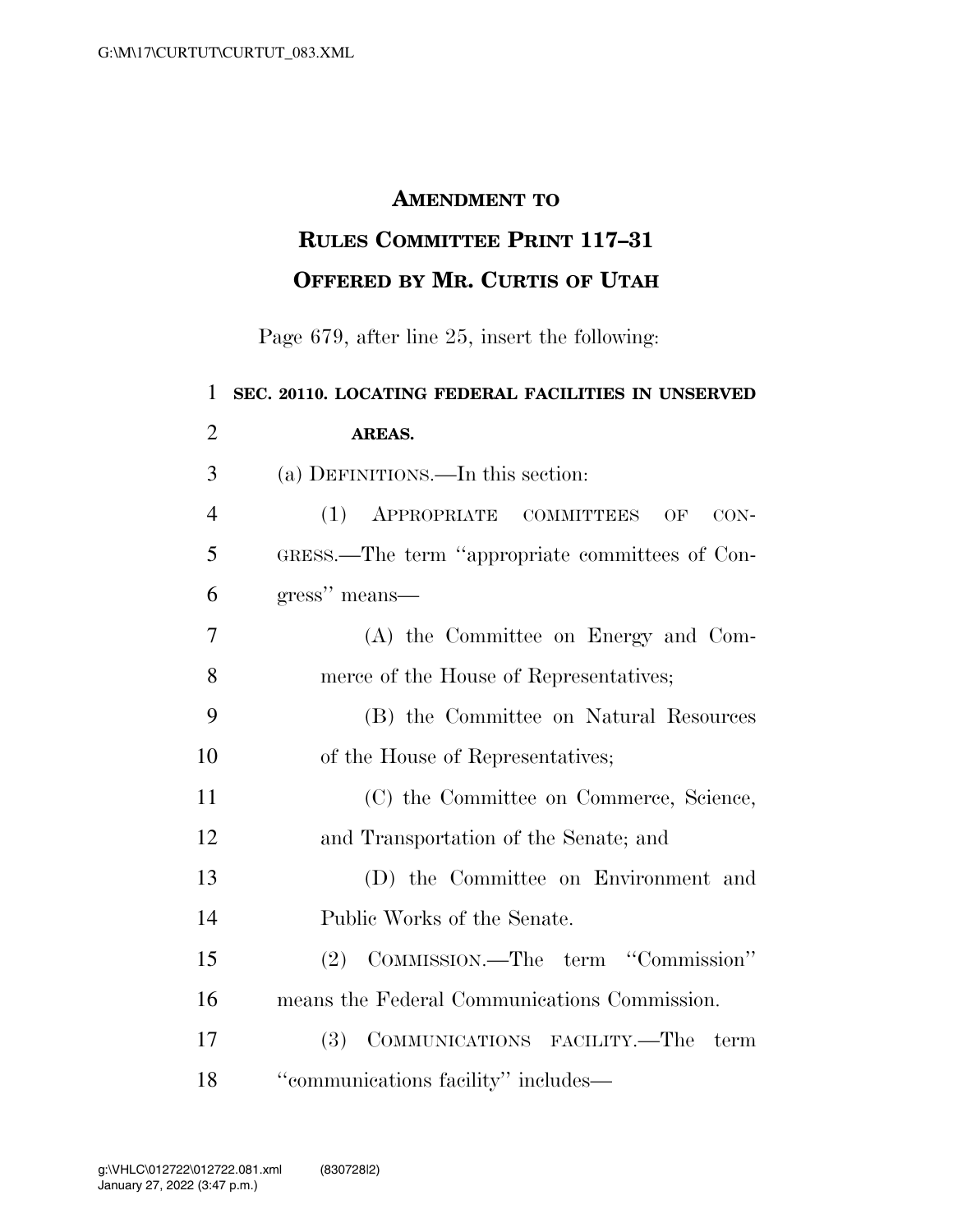| $\mathbf{1}$   | (A) any infrastructure, including any             |
|----------------|---------------------------------------------------|
| $\overline{2}$ | transmitting device, tower, or support structure, |
| 3              | and any equipment, switches, wiring, cabling,     |
| $\overline{4}$ | power sources, shelters, or cabinets, associated  |
| 5              | with the licensed or permitted unlicensed wire-   |
| 6              | less or wireline transmission of writings, signs, |
| 7              | signals, data, images, pictures, and sounds of    |
| 8              | all kinds; and                                    |
| 9              | (B) any antenna or apparatus that—                |
| 10             | (i) is designed for the purpose of                |
| 11             | emitting radio frequency;                         |
| 12             | (ii) is designed to be operated, or is            |
| 13             | operating, from a fixed location pursuant         |
| 14             | to authorization by the Commission or is          |
| 15             | using duly authorized devices that do not         |
| 16             | require individual licenses; and                  |
| 17             | (iii) is added to a tower, building, or           |
| 18             | other structure.                                  |
| 19             | (4) COVERED LAND.—The term "covered land"         |
| <b>20</b>      | means-                                            |
| 21             | (A) public land administered by the Sec-          |
| 22             | retary of the Interior; and                       |
| 23             | (B) National Forest System land.                  |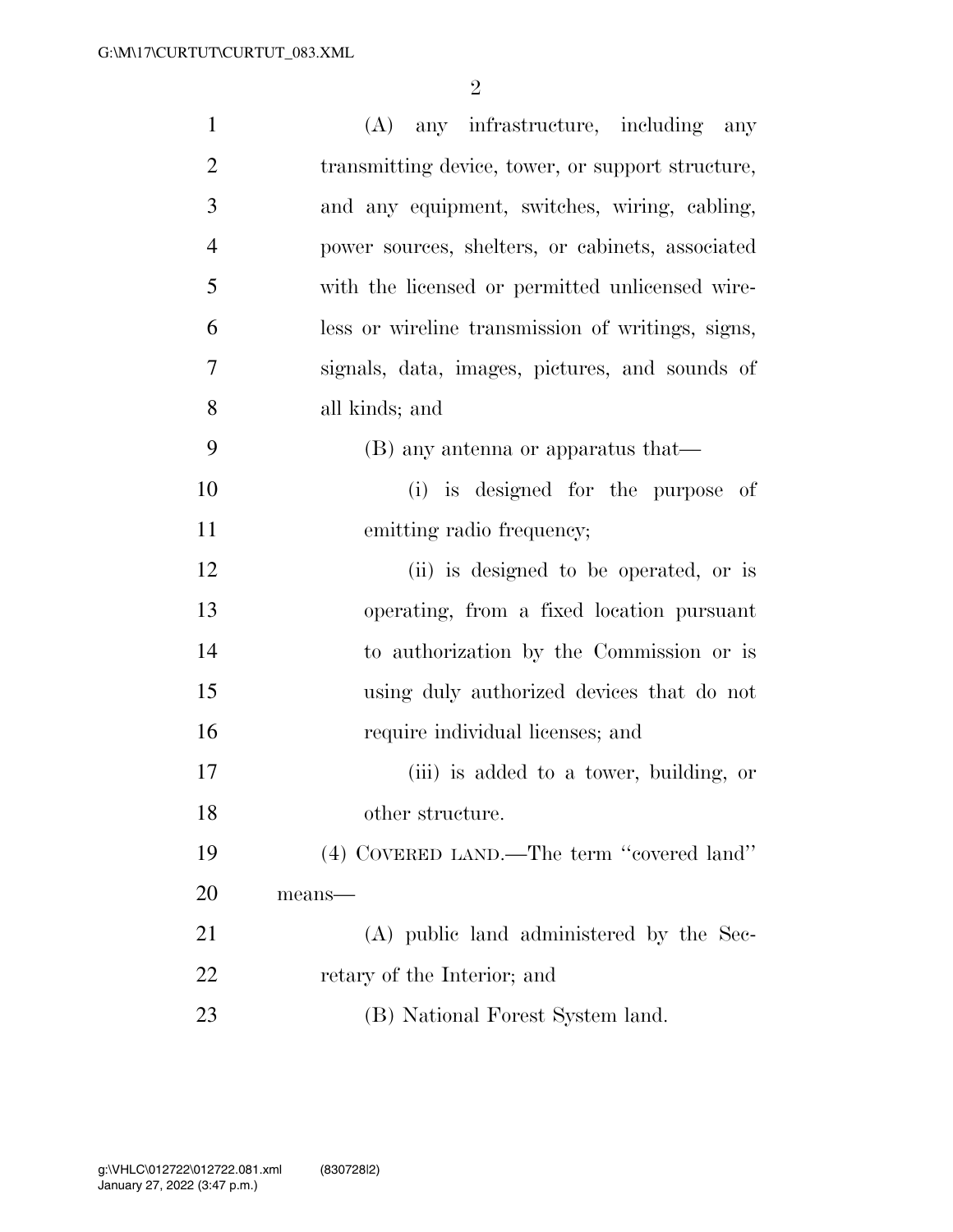| $\mathbf{1}$   | DEPARTMENT CONCERNED.—The<br>(5)<br>term              |
|----------------|-------------------------------------------------------|
| $\overline{2}$ | "Department concerned" means the Department of        |
| 3              | the Interior or the Department of Agriculture.        |
| $\overline{4}$ | (6) SECRETARY CONCERNED.—The term "Sec-               |
| 5              | retary concerned" means—                              |
| 6              | (A) the Secretary of the Interior, with re-           |
| 7              | spect to public land;                                 |
| 8              | (B) the Secretary of Agriculture, with re-            |
| 9              | spect to National Forest System land; and             |
| 10             | (C) the Secretary of Commerce.                        |
| 11             | (b) SHARING BROADBAND AVAILABILITY DATA.—             |
| 12             | (1) NOTIFICATION.—Not later than 2 business           |
| 13             | days after creating the maps required under section   |
| 14             | $802(e)(1)$ of the Communications Act of 1934 (47)    |
| 15             | U.S.C. $642(e)(1)$ , the Commission shall notify the  |
| 16             | Secretary concerned that such maps have been cre-     |
| 17             | ated.                                                 |
| 18             | (2) PROVISION OF INFORMATION.—Not later               |
| 19             | than 5 business days after the notification described |
| 20             | in paragraph (1), the Commission shall provide the    |
| 21             | Secretary concerned any information the Commis-       |
| 22             | sion has collected pursuant to title VIII of the Com- |
| 23             | munications Act of 1934 (47 U.S.C. 641 et seq.).      |
| 24             | CONTINUATION.—The Commission<br>shall<br><b>(3)</b>   |
| 25             | provide the Secretary concerned the information de-   |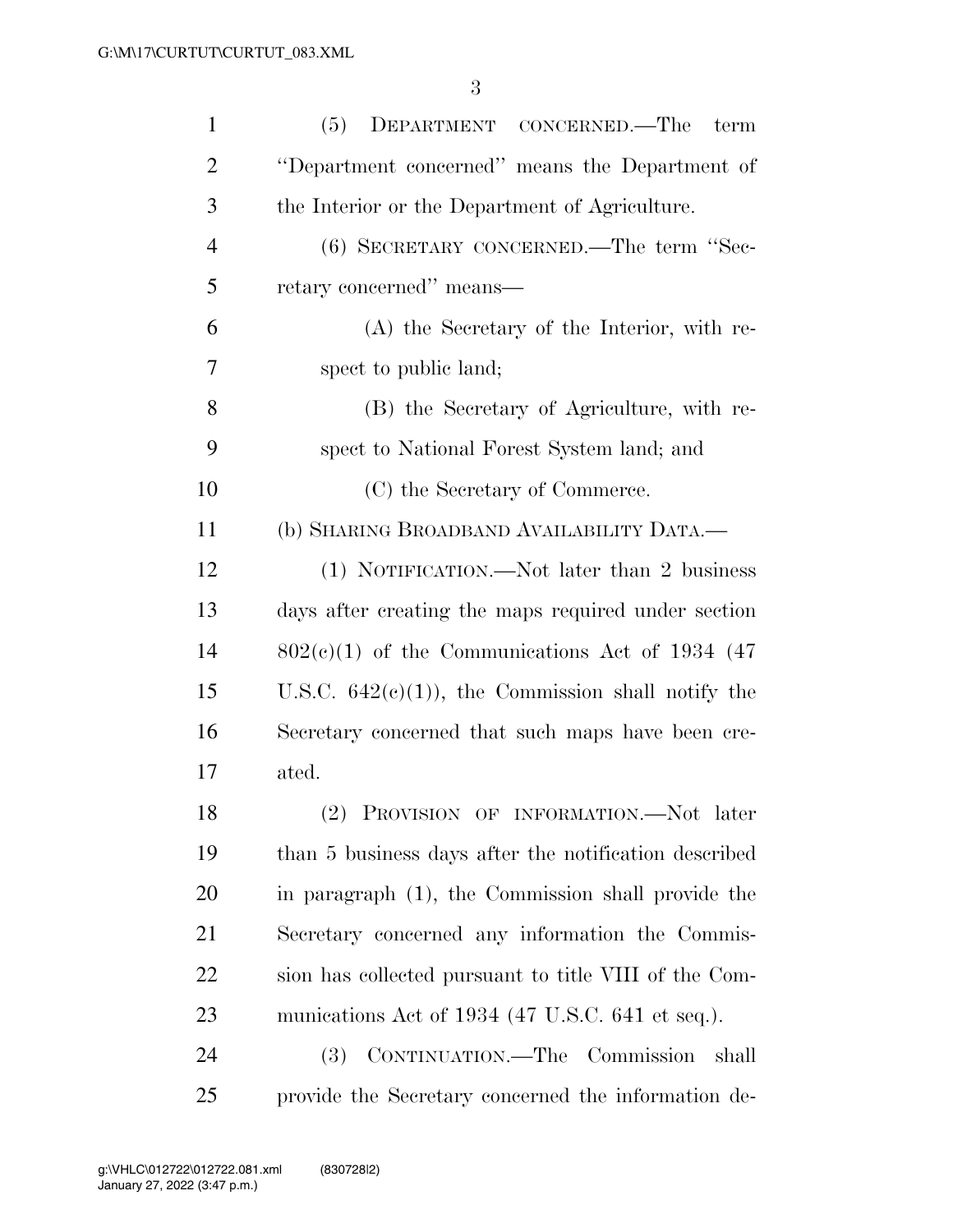| scribed in paragraph $(2)$ every 6 months unless the |
|------------------------------------------------------|
| Commission no longer has such information.           |

(4) PROTECTION OF INFORMATION.—

 (A) IN GENERAL.—The Commission shall specify to the Secretary concerned which infor- mation provided under paragraph (2) was col- lected in a confidential or proprietary manner, and the Secretary concerned may not make such information publicly available.

 (B) FOIA.—Information provided under paragraph (2) shall not be disclosed to the pub-12 lic pursuant to section  $552(b)(3)(B)$  of title 5, United States Code.

(c) WORKING GROUP.—

 (1) ESTABLISHMENT.—Not later than 30 days after the date of enactment of this section, the Com- mission and the Secretary concerned shall establish an interagency working group to facilitate the prepa- ration and interoperability of information technology systems for the provision and receipt of the informa-21 tion described in subsection  $(b)(2)$ .

22 (2) NONAPPLICABILITY OF FACA.—The Federal Advisory Committee Act (5 U.S.C. App.) shall not apply to the interagency working group established under paragraph (1).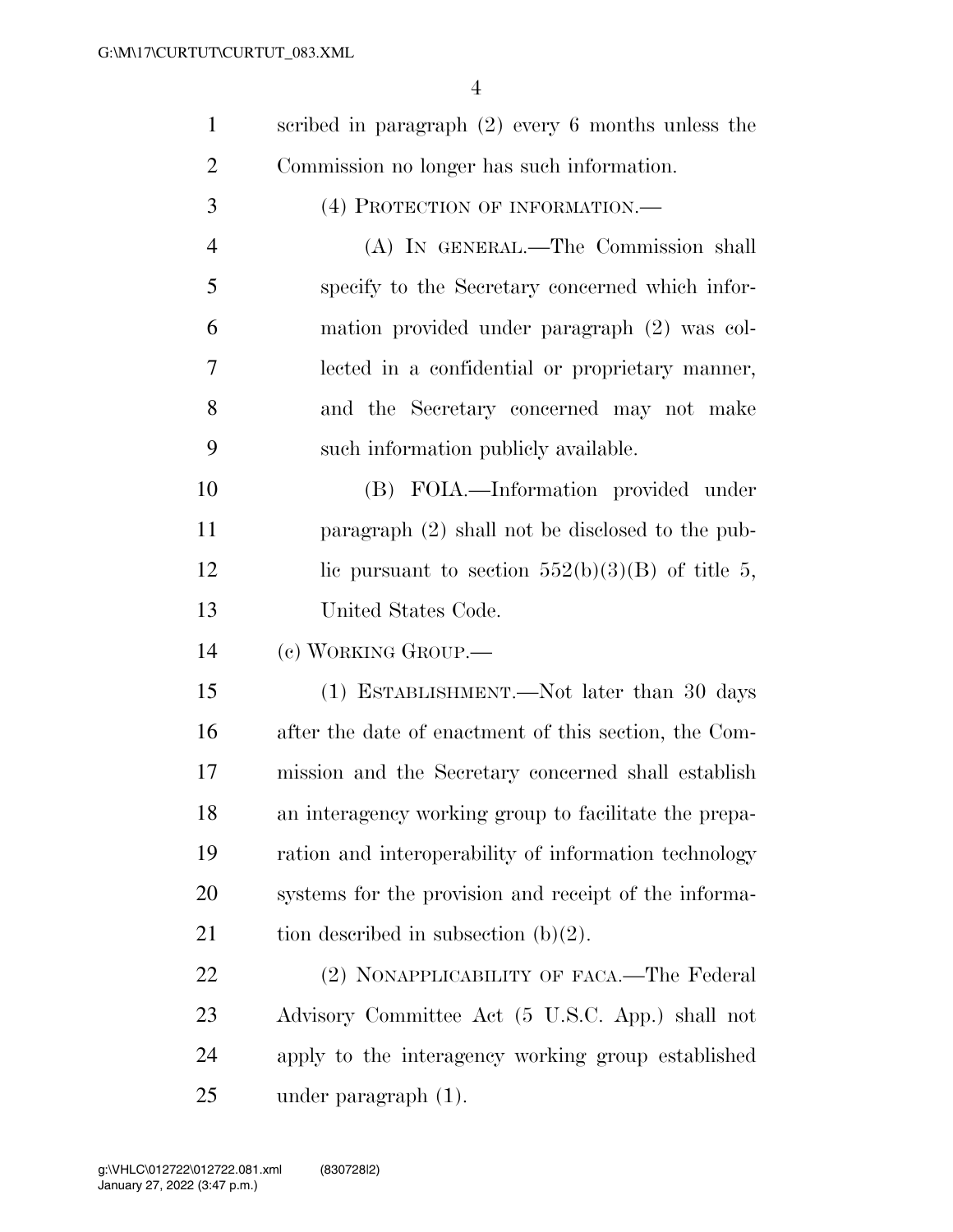(3) DETAIL OF GOVERNMENT EMPLOYEES.— Any employee of the Federal Government may be detailed to the interagency working group estab- lished under paragraph (1) without reimbursement, and that detail shall be without interruption or loss of civil service status or privilege.

(d) REPORTS.—

 (1) PRELIMINARY ASSESSMENT OF POTENTIAL BARRIERS.—Not later 120 days after the date on which the interagency working group is established pursuant to subsection (c)(1), the Commission and the Secretary concerned shall jointly submit a report to the appropriate committees of Congress with a preliminary assessment of any potential barriers to sharing the information described under subsection 16 (b)(2).

 (2) ASSESSMENTS.—Not later than 1 year after the date on which the Commission provides the in- formation described under subsection (b)(2) to the Department concerned, the Commission and the Sec- retary concerned shall jointly submit a report to the appropriate committees of Congress with—

 (A) an assessment of the effectiveness of a user's ability to locate broadband infrastructure on covered land in an area to be determined as